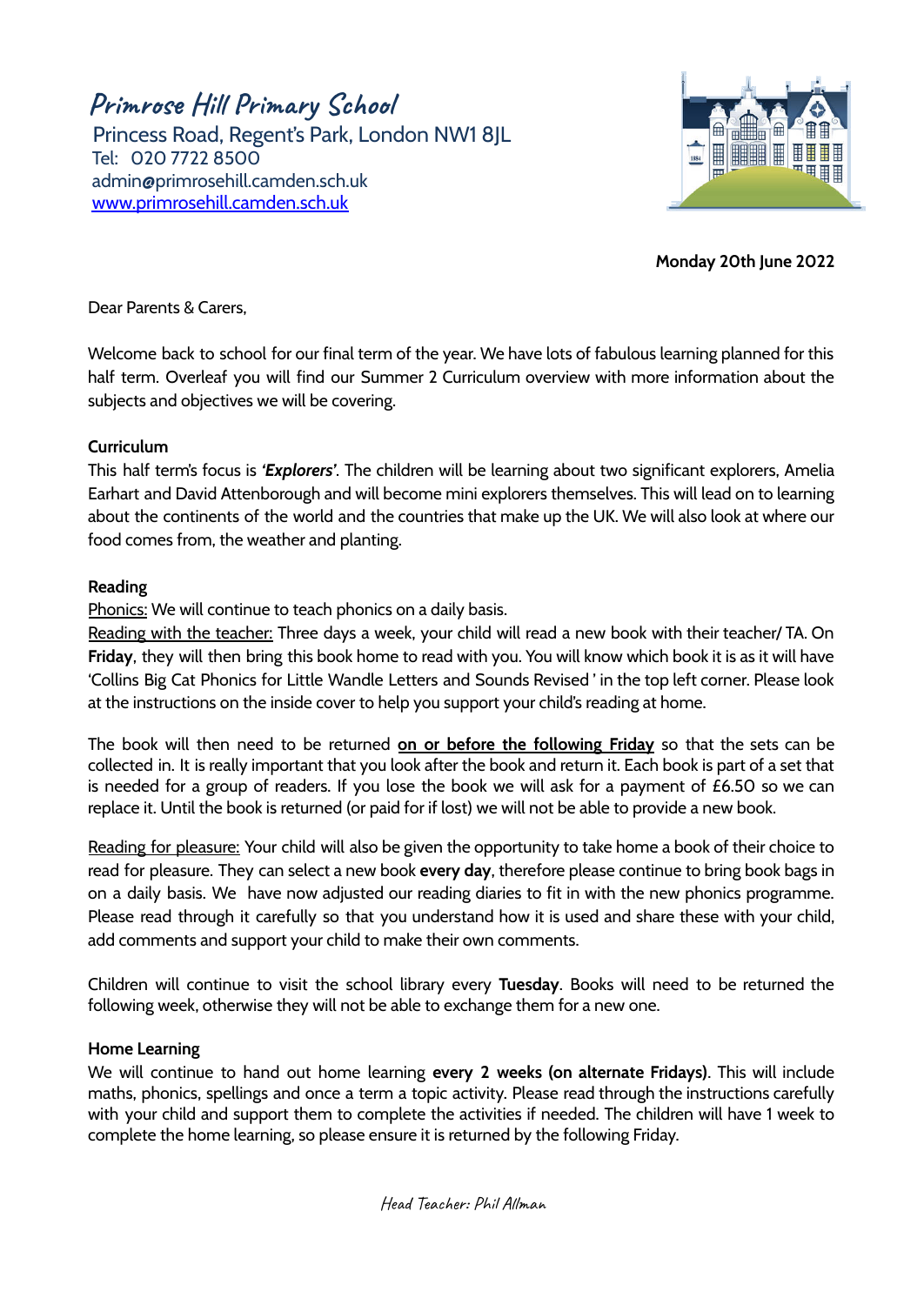## **Classroom Drop In**

We know that there have been limited opportunities for parents and families to come into the building to see the childrens' learning and the school environment this year. This half term, every year group will be hosting parents for a drop-in session, where you will be able to come into your child's classroom and see the learning we have been doing together.

Our Year 1 drop in will be a maths *'Stay and Play*' on Tuesday 28th June at 9am until 9:30am. The children will learn how to play a maths game in class and during the visit they will teach you how to play and play it with you.

Next year, we are also looking forward to restarting some of our regular events from before the pandemic, including our parent workshops, STEAM exhibitions and other opportunities to see your child's work and classroom.

### **PE & Music**

Your child's PE & Music session will be every Wednesday. Children need to come into school in their PE kits on this day. PE will be held outside where possible so please make sure your child wears their PE jumper.

### **Additional Key Teaching Staff:**

PE Team - Jordan Music - Tom Higher Level Teaching Assistants - Heather Healy, Isabel Murphy, Sandra Grogan & Maggie Muir

### **Punctuality & Attendance**

It continues to be really important that children arrive before 9am, as the first lesson of the day is an important one. Our 'soft start' continues between 8:45 - 9:00am each morning. After 9:00am the gate will be closed and any latecomers will need to come through the main school gate rather than the vehicle entrance.

Attendance is compulsory for all children, but we understand that some absences may occur. Regular contact and communication to our office about illness and medical appointments is crucial.

# **Covid-19**

Our current procedures for illness and suspected Covid 19 are:

#### *Adults*

Adults who have a positive COVID-19 test result, try to stay at home and avoid contact with other people for 5 days after the day you took your test. At the end of this period, if you have a high temperature or feel unwell, try to follow this advice until you feel well enough to resume normal activities and you no longer have a high temperature if you had one.

Although many people will no longer be infectious to others after 5 days, some people may be infectious to other people for up to 10 days from the start of their infection. You should avoid meeting people at higher risk of becoming seriously unwell from COVID-19, especially those whose immune system means that they are at higher risk of serious illness from COVID-19, despite vaccination, for 10 days after the day you took your test.

Head Teacher: Phil Allman